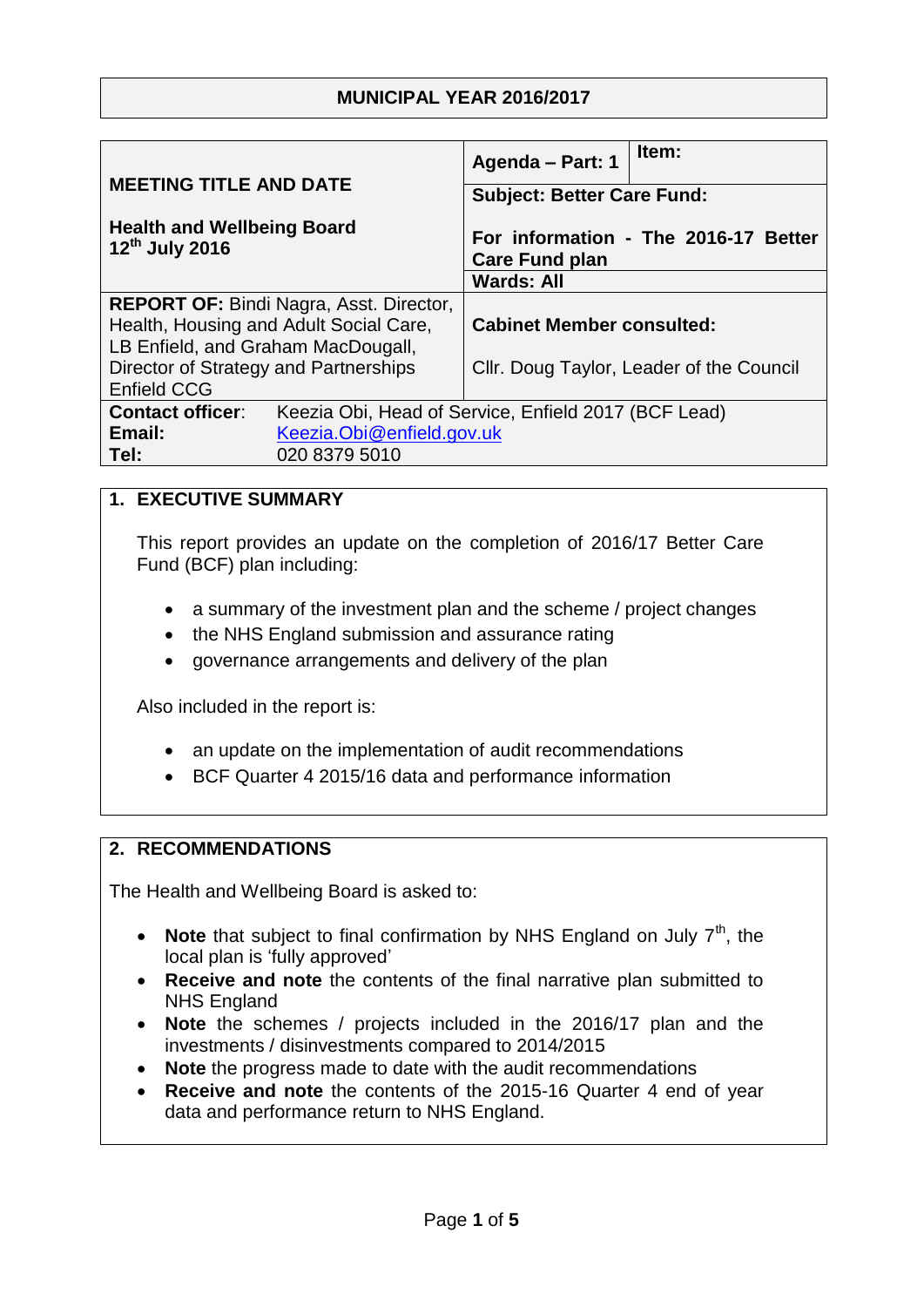# **3.0 2016-17 BCF PLAN AND NHS ENGLAND (NHSE) ASSURANCE RATING**

# **3.1 The BCF Plan**

- 3.11 As a reminder, whilst the majority of the national conditions for BCF plans remain the same as 2015/16, the £1 billion payment for performance framework has been removed and replaced by 2 new national conditions:
	- Agreement to invest in NHS commissioned out-of-hospital services (which may include a wide range of services including social care services), or retained pending release as part of a local risk sharing agreement.
	- Agreement on clear and focused, local action plans and agreed targets to reduce delayed transfers of care (DTOCs)
- 3.12 To summarise, the allocations for Enfield are as follows:
	- Revenue funding from CCG £19,185,445
	- Local Authority contribution (Disabled Facilities Capital Grant) £2,540,000

Total - £21,725,445 (2015-16 total was £20,586,000)

The allocation includes the following:

- Protection of Adult Social Care Services £6,055,000
- Care Act monies £734,000
- Funding held as a contingency as part of a local risk sharing agreement - £1,500,000
- 3.13 For 2016-17, the majority of the BCF schemes build on the existing 2015-16 activity. However some new schemes have been included in the following areas:
	- The existing Integrated Care programme now includes new schemes:
		- GP integrated care local incentive scheme funding for GPs to support complex and 'at risk' patients
		- Integrated Locality Team Management funding for a joint post to manage and further develop the integrated locality team services
		- Resources to provide dementia nursing care, stepdown service and continuing healthcare support to the new build nursing home
	- The existing Mental Health schemes include an additional project, which is to set up a pilot that will provide trained MH practitioners integrated into GP teams to support the management of patients presenting with MH issues.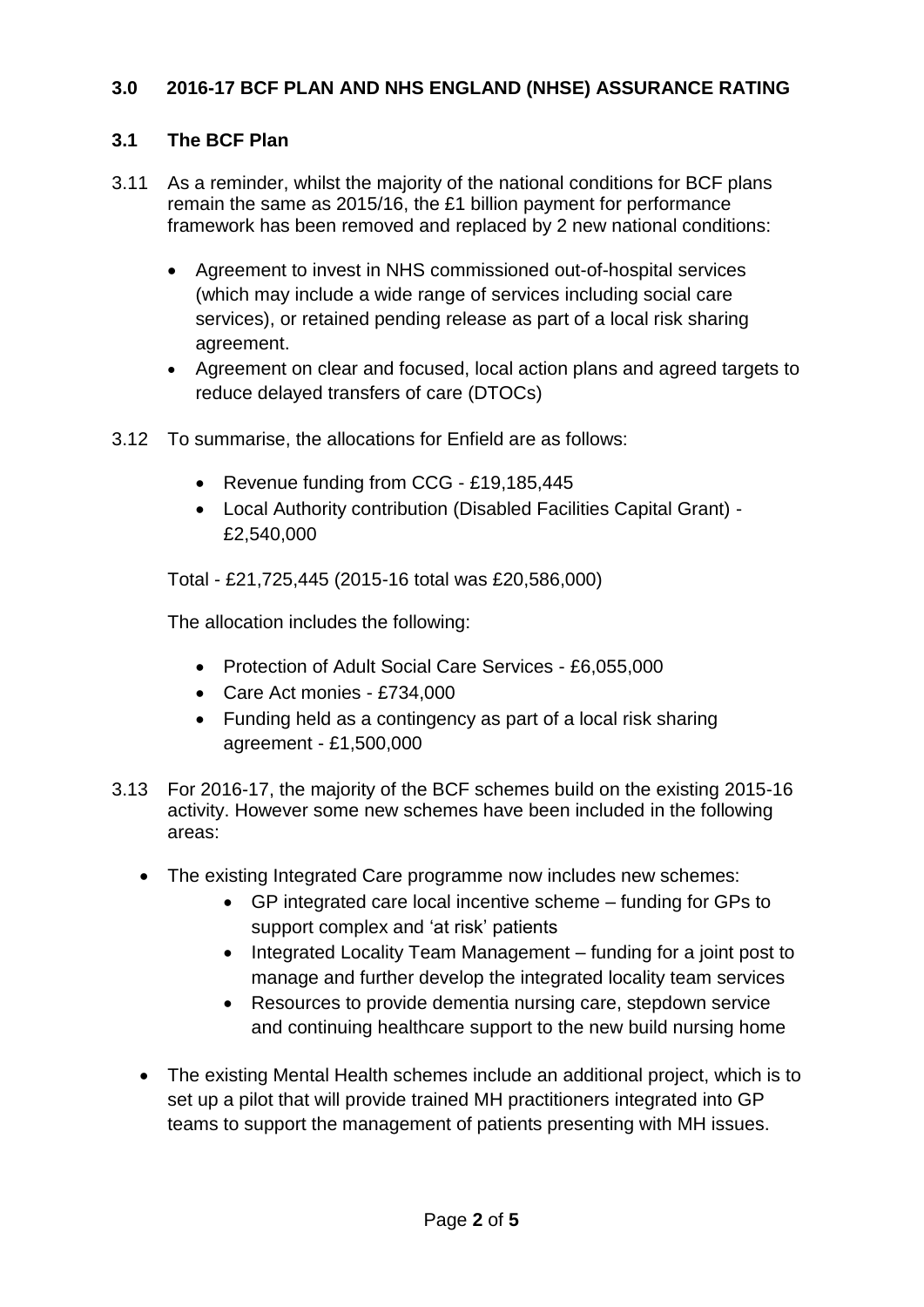- A new Children's Services project to support young people with severe and enduring mental health issues - an enhanced support service to support 'Future in Mind' implementation.
- 3.14 For further information, the detailed scheme plan is attached please see appendix 1. A copy of the narrative plan is also attached – see appendix 2
- 3.15 The narrative plan includes the local vision for health and social care services, the evidence base that supports the case for change and an agreed approach to financial risk sharing and contingency. Our plan is in line with and supports all the following national conditions:
	- Maintain provision of social care services
	- Agreement for the delivery of 7-day services across health and social care to prevent unnecessary non-elective admissions (physical and mental health) to acute settings and to facilitate transfer to alternative care settings when clinically appropriate
	- Better data sharing between health and social care, based on the NHS Number
	- A joint approach to assessment and care planning and ensure that, where funding is used for integrated packages of care, there will be an accountable professional
	- Agreement on the consequential impact of the changes on the providers that are predicted to be substantially affected by the plans
	- Agreement to invest in NHS commissioned out-of-hospital services, which may include a wide range of services including social care
	- An agreed approach to financial risk sharing and contingency

### **3.2 NHSE Submission and assurance rating**

- 3.21 The Enfield submission has now been signed off by the Chair of the HWB and senior officers on behalf of both the Council and the CCG.
- 3.22 Feedback received from NHS England has been very positive in terms of the quality and comprehensiveness of the plan throughout the assurance processes. Draft assurance ratings were issued on  $12<sup>th</sup>$  June and the rating for Enfield was 'Approved with Support'. It was noted that there were no fundamental areas of concern and that we had a strong plan that was viewed as being under development
- 3.23 Final ratings will be confirmed on July  $7<sup>th</sup>$  and NHS England has advised that Enfield's rating is expected to be 'fully approved'.

### **3.3 Governance and delivery of the local plan**

3.31 In recent months, the governance arrangements supporting the plan have been strengthened. This has been necessary to ensure that closer monitoring occurs, particularly in relation to the delivery of outcomes of funded schemes, financial activity, data reporting and performance, and in response to audit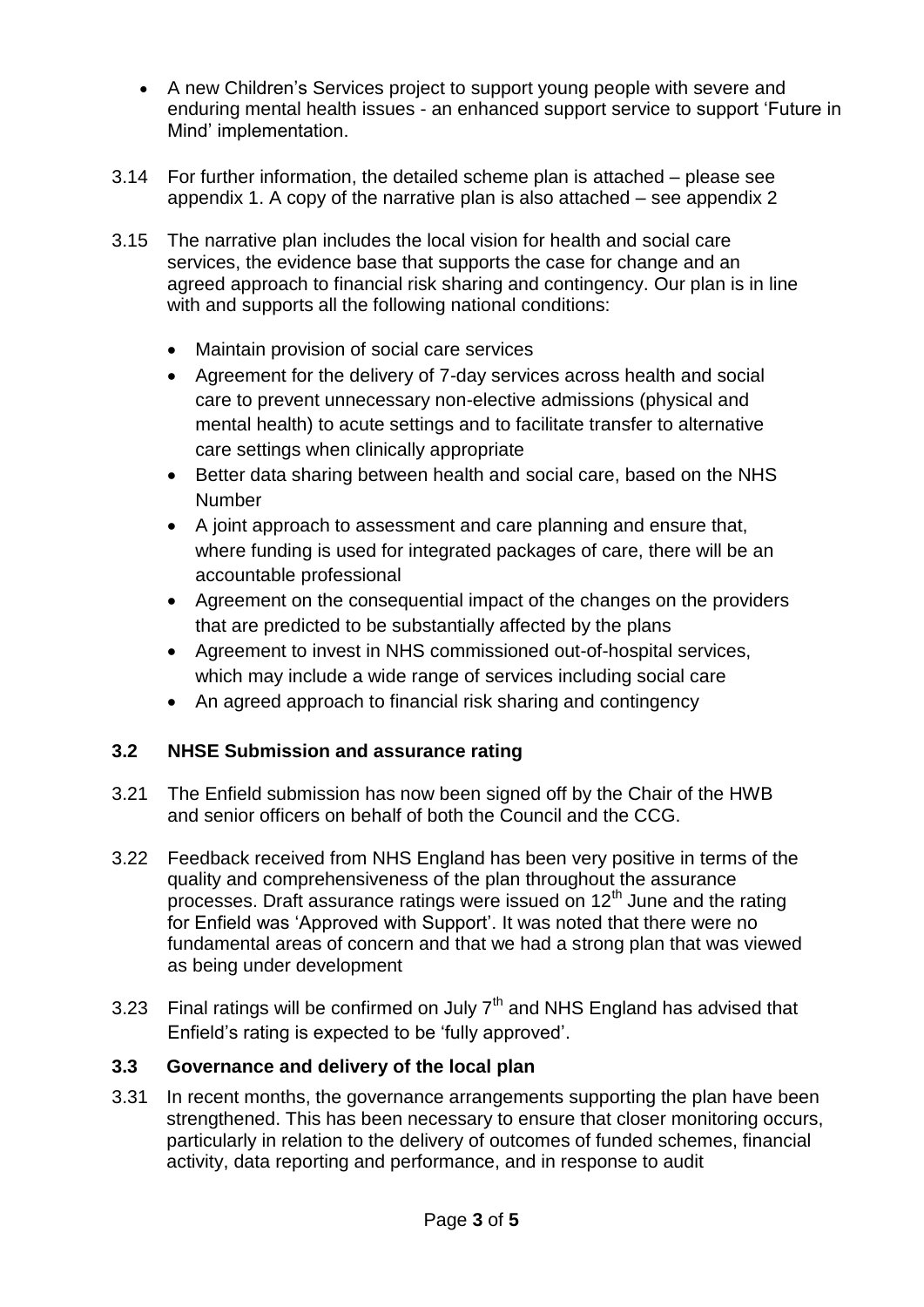recommendations. To achieve this, colleagues across the council and CCG are working in close partnership.

- 3.32 The outcomes of this will result in the production of regular updates to outline progress, performance, expenditure against funded schemes and forecast spend by year end, plus the required reporting to key stakeholders.
- 3.33 Part of the review of governance incudes an agreement by the Integration Board to review its Terms of Reference. With changes taking place at regional level e.g. North Central London and Sustainability and Transformation Plans (STP's), it is an opportunity for partners represented on the Integration Board to consider what might work best in this context. This includes the development of a local strategic plan for 2017, to support Health and Social Care Integration for 2020. Colleagues will be contacted to discuss their views about this.
- 3.34 In addition, NHS E and ADASS have recently published their ongoing offer of support to local areas which will be explored in conjunction with these discussions. Meanwhile, any further procurement of external facilitation is on hold.

#### **4.0 AUDIT REPORT RECOMMENDATIONS AND ACTION TAKEN TO IMPROVE BCF IMPLEMENTATION**

- 4.1 An action plan has been produced combining the recommendations from the following 3 audit reports:
	- Ernst Young (EY) Deliverability Review August 2015
	- PA Consulting Supporting Enfield to Accelerate Personalised, Co-ordinated Care December 2015
	- Pricewaterhouse Cooper (PwC) LBE internal audit December 2015
- 4.2 Very good progress has been made in implementing the actions, with the majority complete. Key areas of improvements can be summarised as follows:

**Governance and partnership working –** as noted above a review of the BCF programme governance and remit/membership of the sub groups has taken place, including ensuring that the BCF implementation reports to the Joint Commissioning Board.

**Programme and project management** – a revised business plan template has been produced which focuses on: scope and objectives, fit with the NHSE national conditions and BCF performance indicators, outcomes, benefits and milestones and breakdown of costs. Both delivery of outcomes and spend will be regularly monitored.

**Service delivery** - recommendations relating to the meeting of the NHSE national conditions and Key Lines of Enquiry (KLOE's) were reviewed as part of the BCF planning process for 2016/17. This is to ensure that we are meeting necessary funding requirements.

### **5.0 NHS England quarterly data reporting**

5.1 The NHS England quarter 4 data report (for the period January to March 2016) was submitted on May 27th. A copy is attached for information – see appendix 3